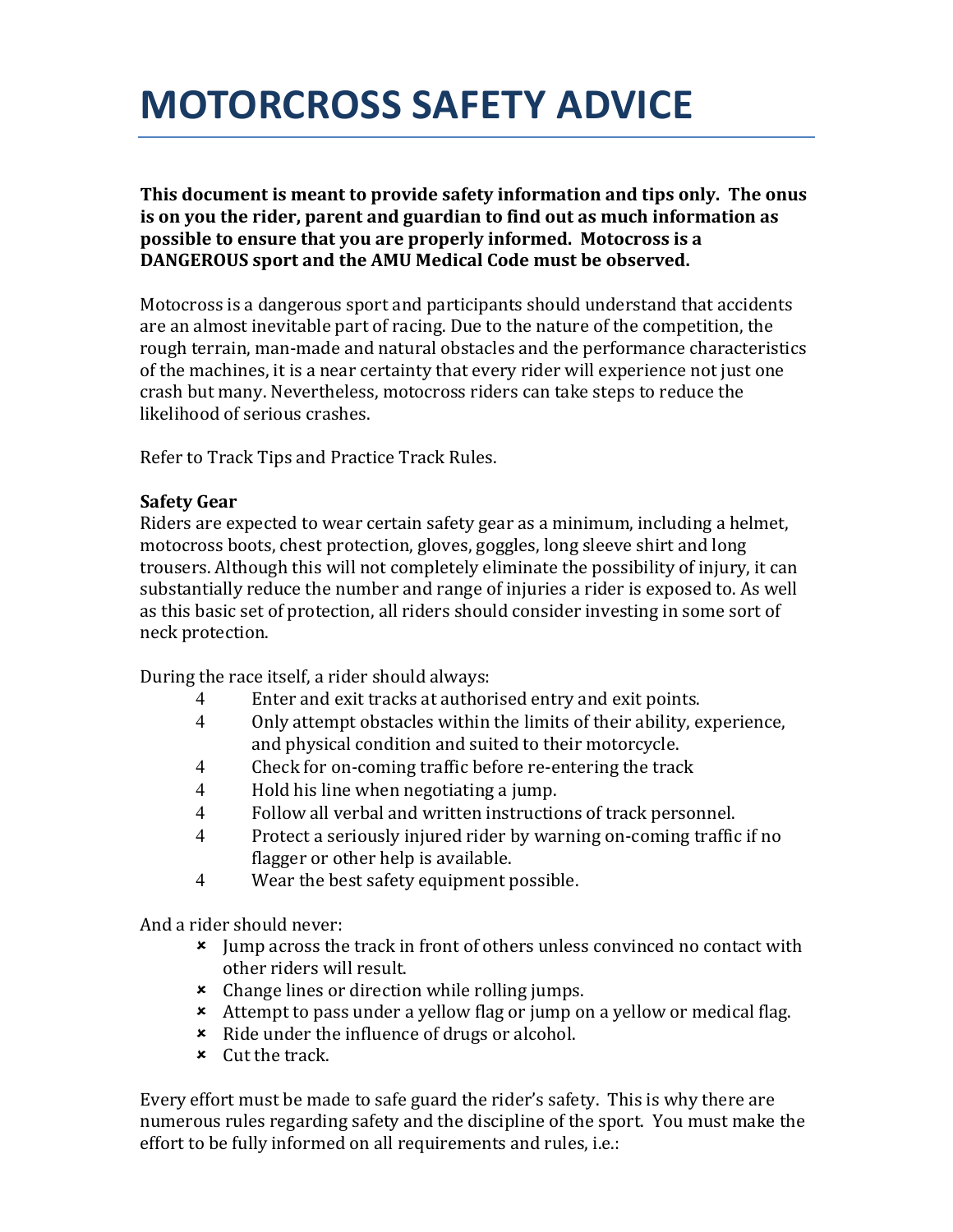- 1. Rider's age and type of bike: to match skill level to the power and size of the of the vehicle.
- 2. The classification of bikes and rider's in various categories.
- 3. Compulsory Protective Gear.
- 4. Personal fitness and medical booklet.
- 5. Inspection of bikes at race events.
- 6. Presence of ambulances and Chief Medical Officer at race meets.
- 7. Compulsory Insurance Cover and Evacuation Cover.
- 8. Track Rules.
- 9. Track Marshals and Officials.
- 10. And many more…

It is important to understand the dangers of this sport, be honest about your limitations and skill sets, train properly, maintain your bike, and above all use your common sense. Discipline and focus is very important.

Parents and guardians should not push their riders beyond their comfort zone as this is when accidents usually happen.

### **What to carry to the track**

The body looses a lot of water through sweat. It is important to rehydrate constantly throughout practise and race meets. Water and isotonic drinks are recommended, sugary drinks and soft drinks are not beneficial.

Energy rich snacks and foods such as fruits, bananas, biscuits, energy bars. Etc..

Sun protection both for riders and their families.

### **FIRST AID KIT**

It is recommended that you carry a first aid kit for practise and race events.

Recommended items include: 1 x Triangular Bandage 1 x 50mm x 70mm First Aid dressing pad 1 x 50mm x 200mm x 2,5mm First Aid dressing pad 1 x 8cm Stretch bandage 4 x Band-Aid type strips 4 x Neat seal type plasters (2 x large, 2 x small) 1 x Piece cotton wool 4 x Pain Killers 1 x Tube of burn ointment Deep Heat and Deep Ice Antiseptic ointment/lotion/wipes Surgical gloves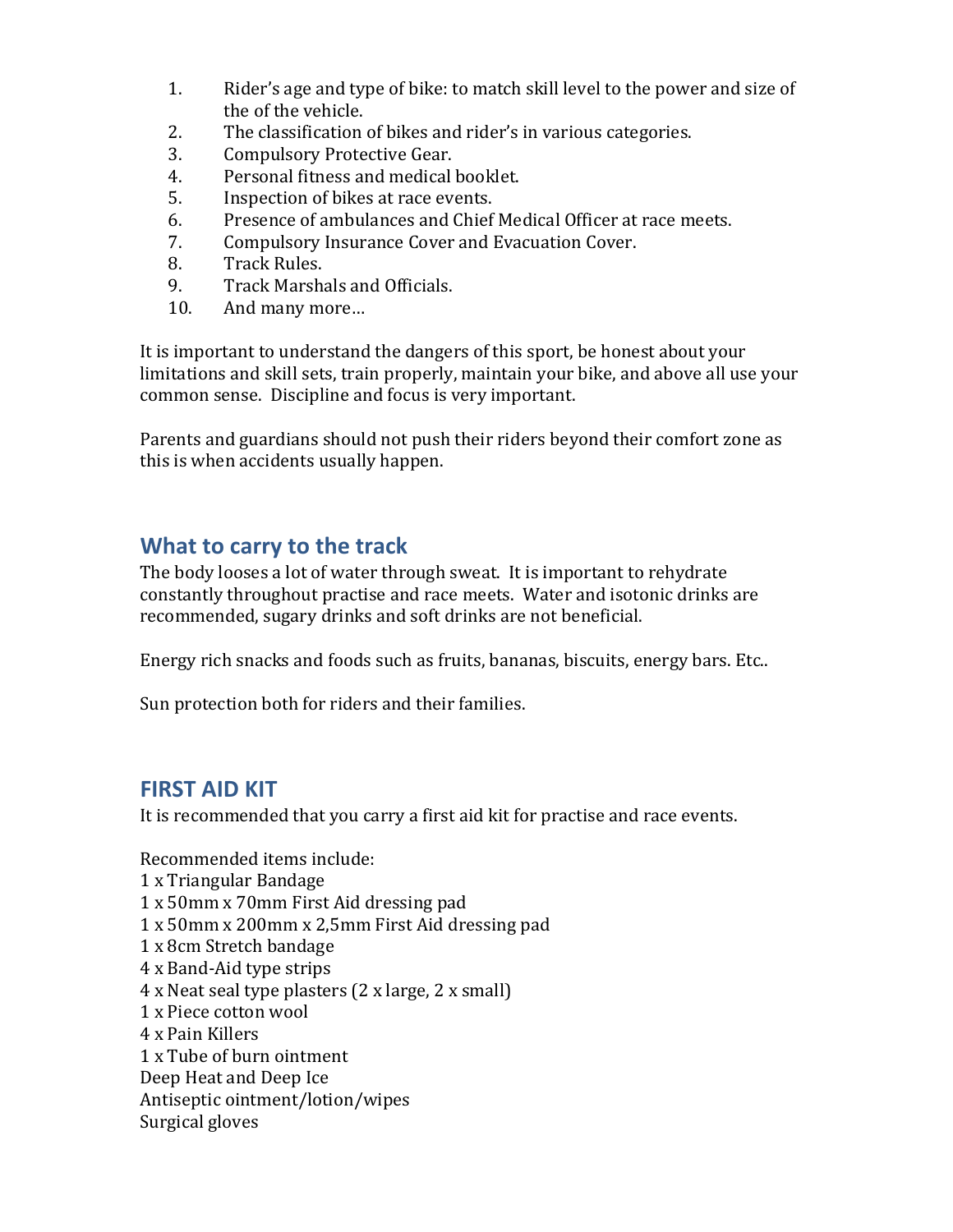# **How to handle an accident on the track**

### **Instructions**

**Common sense must prevail. Do not attempt to treat any injury unless you are qualified to do so. Above all remain calm. Do not be afraid to ask for assistance from a more experienced parent/rider.**

- 1. Assess the situation and call the medic or call 911 if the injuries appear to be severe.
- 2. Tell the rider not to move. Out of embarrassment, many riders will try to stand immediately, compounding their injuries. The safest position is lying down with the head and body as level as possible. Speak reassuringly to the victim and tell him to remain still.
- 3. If the rider is on the track, get assistance from a marshal to waive the yellow flag and slow down approaching riders and remove the injured rider's bike from the track.
- 4. Make a note of any bleeding or vomit around the mouth. Some injuries cause the victim to vomit and if so, turn him carefully on his side to keep him from aspirating the vomit. If you suspect a neck or back injury, use extreme care to keep the head aligned.
- 5. Check the rider to make sure he is breathing freely. Injuries to the chest are common in severe motocross accidents and may result in broken ribs or punctured lungs. If the victim is struggling to breath, elevating his upper body may help.
- 6. Loosen the victim's clothing and cut restrictive safety gear away from his body but move him as little as possible. Unhook the latches on heavy motocross boots to relieve pressure.
- 7. DO NOT ATTEMPT ANY FIRST AID UNLESS YOU ARE QUALIFIED TO DO SO. Call the medic or 911.
- 8. Splint broken bones or suspected breaks in the position you find them. Resist trying to turn or set a bone. Only a qualified physician should set a fractured bone. Ask the victim to move his fingers or toes to determine a dislocated joint. Movement below a dislocation will be restricted or nonexistent.
- 9. Wait for emergency personnel to arrive if there is any chance of a spinal injury. Transporting a rider with a damaged back or neck is dangerous; avoid it at all costs.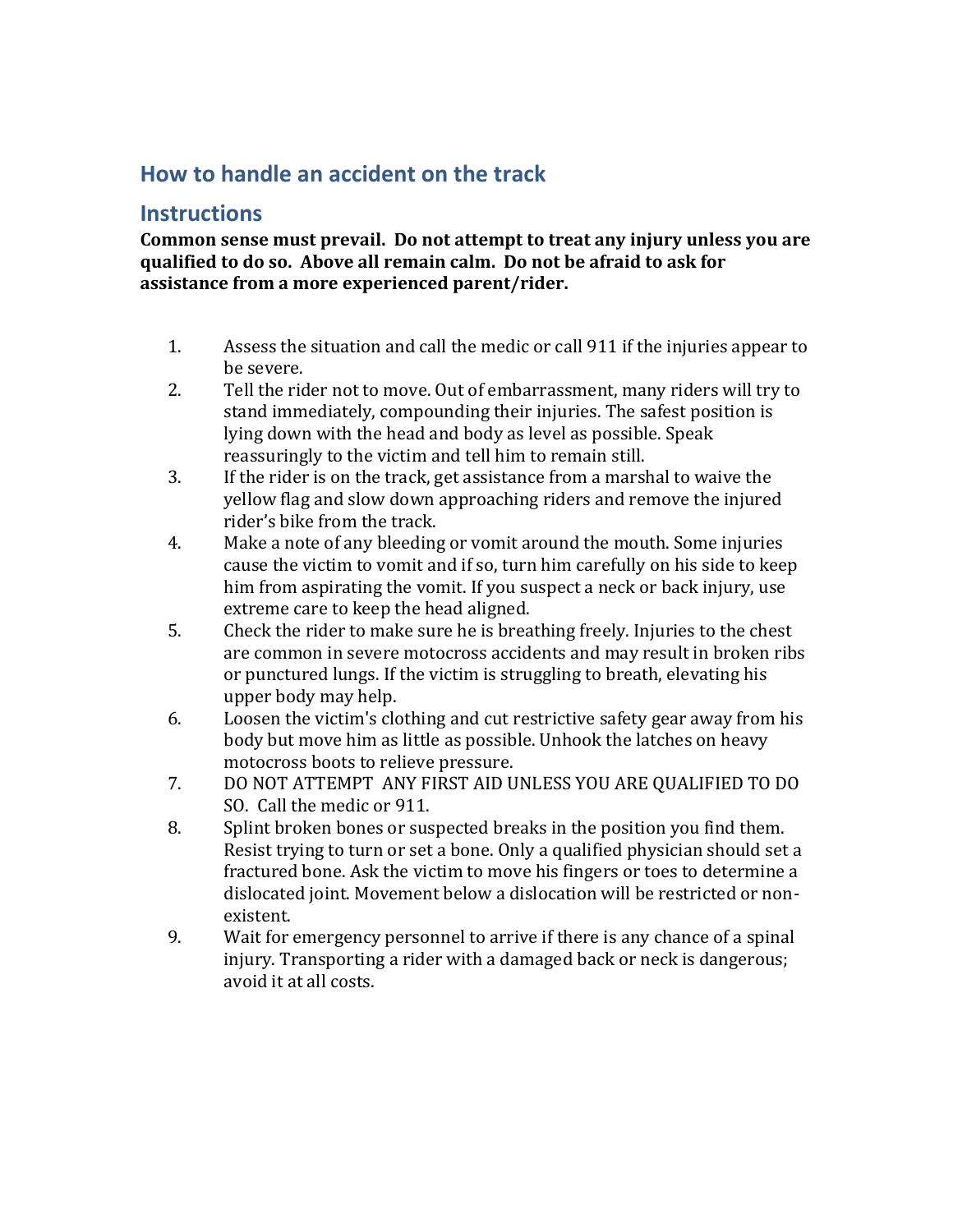# **TYPES OF INJURIES THAT MAY OCCUR IN MOTOCROSS**

As mentioned earlier, motocross is a high impact sport. Injuries can range from minor cuts and abrasions to more severe head trauma, broken bones, spinal injury, and yes, even death.

Ensure that you are fully informed. The onus is on you.

# **Head Trauma**

Severe head trauma accounts for 33-percent of all Motocross injuries. A large portion of Motocross athletes who suffer from head trauma often require some form of surgical procedure. You can prevent extensive head trauma by employing the proper protective equipment, such as a helmet built specifically for Motocross competition and a neck-restraint system. Safe Motocross practice can also help to deter head trauma. Remember, it may save your life, and not just save you a trip to the hospital.

Frequently check your motocross helmet for dents and cracks.

Wear protective Neck-restraint system. The restraint acts as a simple brace that supports your head in the event of impact. Often, the cause of extensive head trauma is closely related with the skull's bounce after one is ejected from the cycle.

Include neck exercises in your strength training routine. The neck acts as a key stabilizer to the head and often gives way under the force of impact. Strengthen the muscles that support your head and give yourself a better chance of walking away from a serious accident with reduced head trauma.

### *What should you do when you suspect head trauma?*

Follow the basic instructions of how to handle an accident on the track. Assess the situation.

- 1. Instruct the patient to lie down. Examine the wound to see if there is any bleeding from the head, nose, face or ears. If there is severe bleeding coming from these areas, call 911 immediately.
- 2. Ask the patient questions. If he is confused about where he is, has slurred speech, trouble speaking or is breathing strangely, call 911 immediately.
- 3. Treat the bleeding. Use a clean cloth to wrap around the wound. Apply pressure to the wound, unless you think there is a chance the skull could be fractured. Gently mop the wound with the cloth if you think there is a skull fracture, and call 911 immediately.
- 4. Shine a flashlight in the patient's eyes. If her/his pupils are two different sizes or do not dilate, call 911 immediately.
- 5. Look for discoloration or bruises under the eyes. Call 911 if there is major discoloration in the eyes or face. If the person is vomiting, losing consciousness or shaking, call 911 immediately.
- 6. Lay the patient down in a dark, quiet room if possible, with the head and shoulders on a pillow. Tell the patient quietly that the ambulance is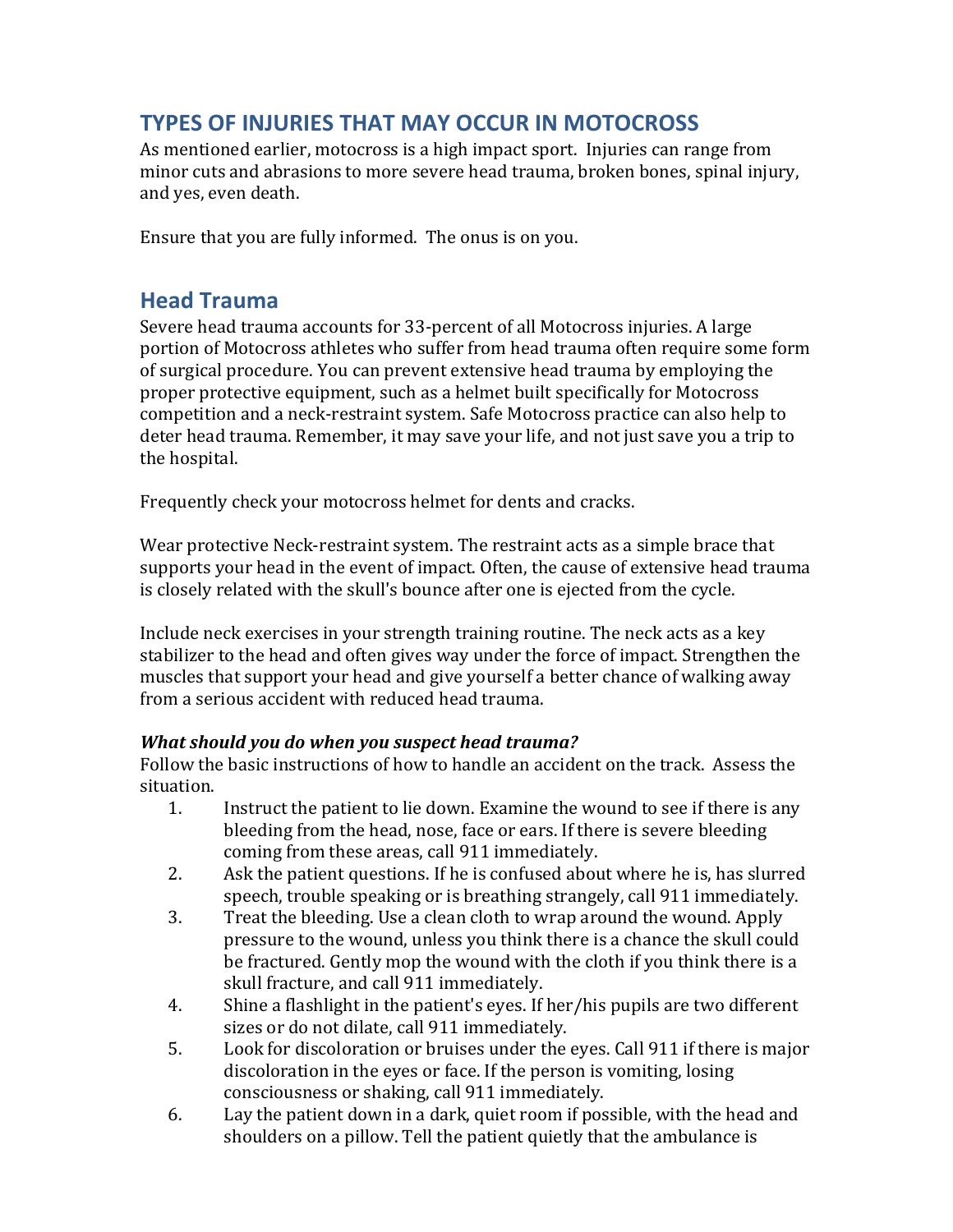coming and that she should relax. Do not panic; simply remind the patient that help is coming.

### **Concussion**

A concussion is a traumatic brain injury (TBI) that may result in a bad headache, altered levels of alertness, or unconsciousness.

It temporarily interferes with the way your brain works, and it can affect memory, judgment, reflexes, speech, balance, coordination, and sleep patterns.

Significant movement of the brain (called jarring) in any direction can cause you to lose alertness (become unconscious). How long you remain unconscious may be a sign of the severity of the concussion.

However, concussions don't always involve a loss of consciousness. Most people who have a concussion never black out. You can have a concussion and not realize it.

Symptoms of a concussion can range from mild to severe. They can include:

- Altered level of consciousness (drowsy, hard to arouse, or similar changes)
- Confusion, feeling spacey, or not thinking straight
- Headache
- Loss of consciousness
- Memory loss (amnesia) of events before the injury or immediately after
- Nausea and vomiting
- Seeing flashing lights
- Feeling like you have "lost time"

The following are emergency symptoms of a concussion. Seek immediate medical care if there are:

- o Changes in alertness and consciousness
- o Convulsions (seizures)
- o Muscle weakness on one or both sides
- o Persistent confusion
- o Persistent unconsciousness (coma)
- o Repeated vomiting
- o Unequal pupils
- o Unusual eye movements
- o Walking problems

Head injuries that result in concussion often are associated with injury to the neck and spine. Take particular care when moving patients who have had a head injury.

While recovering from a concussion, you may:

- Be withdrawn, easily upset, or confused
- Have a hard time with tasks that require remembering or concentrating
- Have mild headaches
- $\blacksquare$  Be less tolerant of noise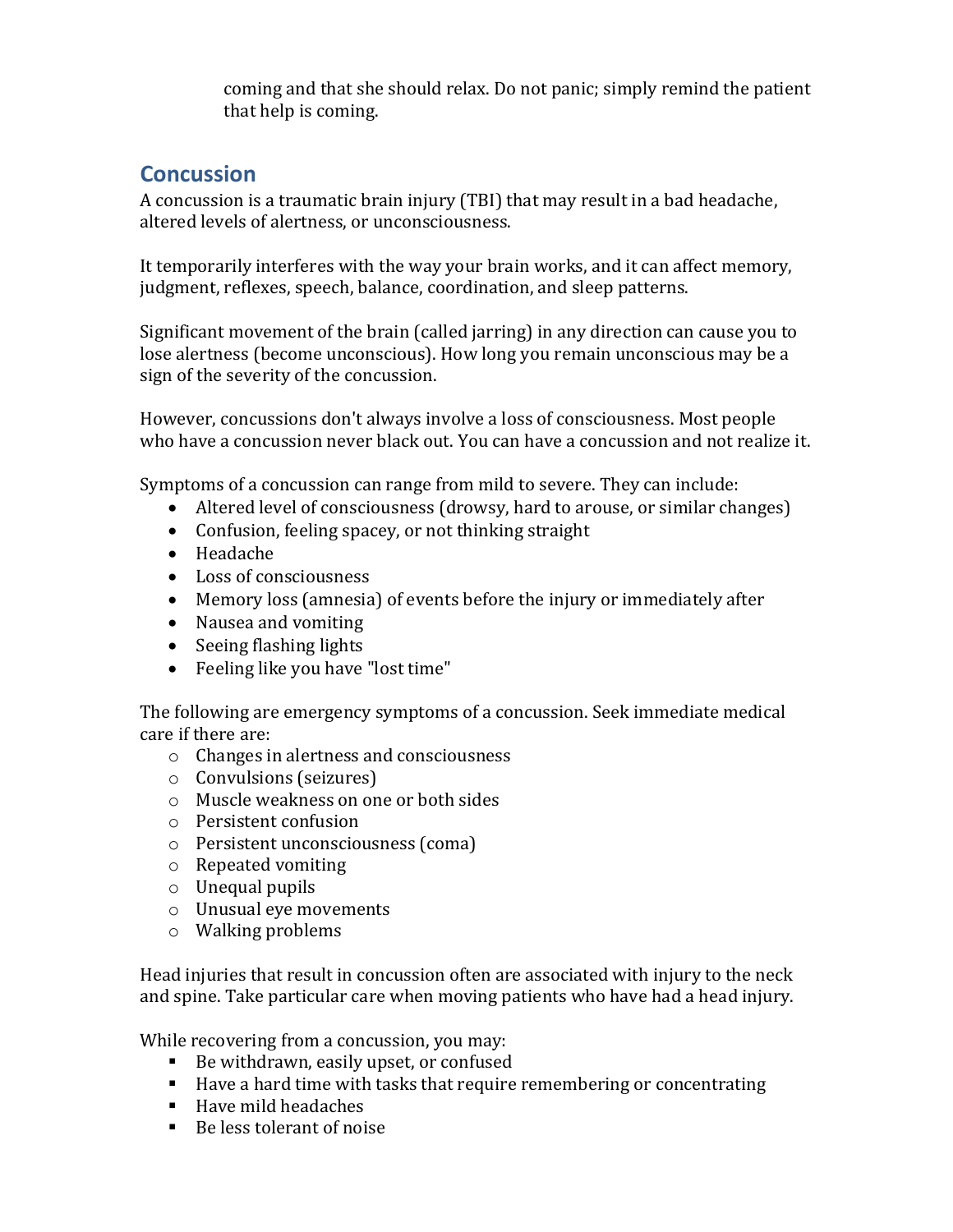### **Treatment**

A concussion with bleeding or brain damage must be treated in a hospital.

A trained medical person must determine when that person can return to playing sports.

When your child can safely return to normal activities depends on the severity of the concussion. Some children may need to wait 1 to 3 months. Ask your child's doctor if it is okay before the child participates in any activity where there is a risk of hitting or injuring the head.

Some organizations recommend that a child who had a concussion avoid sports activities that could produce a similar head injury for the rest of the season.

Treatment for a concussion may include: Acetaminophen (Tylenol) for a headache. Do NOT use aspirin, ibuprofen (Motrin or Advil), naproxen, or similar drugs (blood thinning drugs).

Eating a light diet.

Avoiding alcohol until you have completely recovered.

An adult should stay with you for the first 12 - 24 hours after the concussion. Going to sleep is okay. However, someone should wake you up every 2 or 3 hours for the first 12 hours. They can ask a simple question, such as your name, and then look for any changes in the way you look or act.

Healing or recovering from a concussion takes time. It may take days, weeks, or even months. You may be irritable, have trouble concentrating, unable to remember things, have headaches, dizziness, and blurry vision. These problems will probably go away slowly. You may want to get help from family or friends before making important decisions.

Complications from a concussion can include:

- Bleeding in the brain (intracerebral hemorrhage)
- Brain injury that results in physical, emotional, or intellectual changes

Concussions are cumulative. The second impact syndrome (SIS) is when a person gets a second concussion while still having symptoms from a first one. This raises the risk for brain swelling, which can be deadly.

ALWAYS SEEK MEDICAL ADVISE. Also see [www.sportconcussions.com.](http://www.sportconcussions.com/)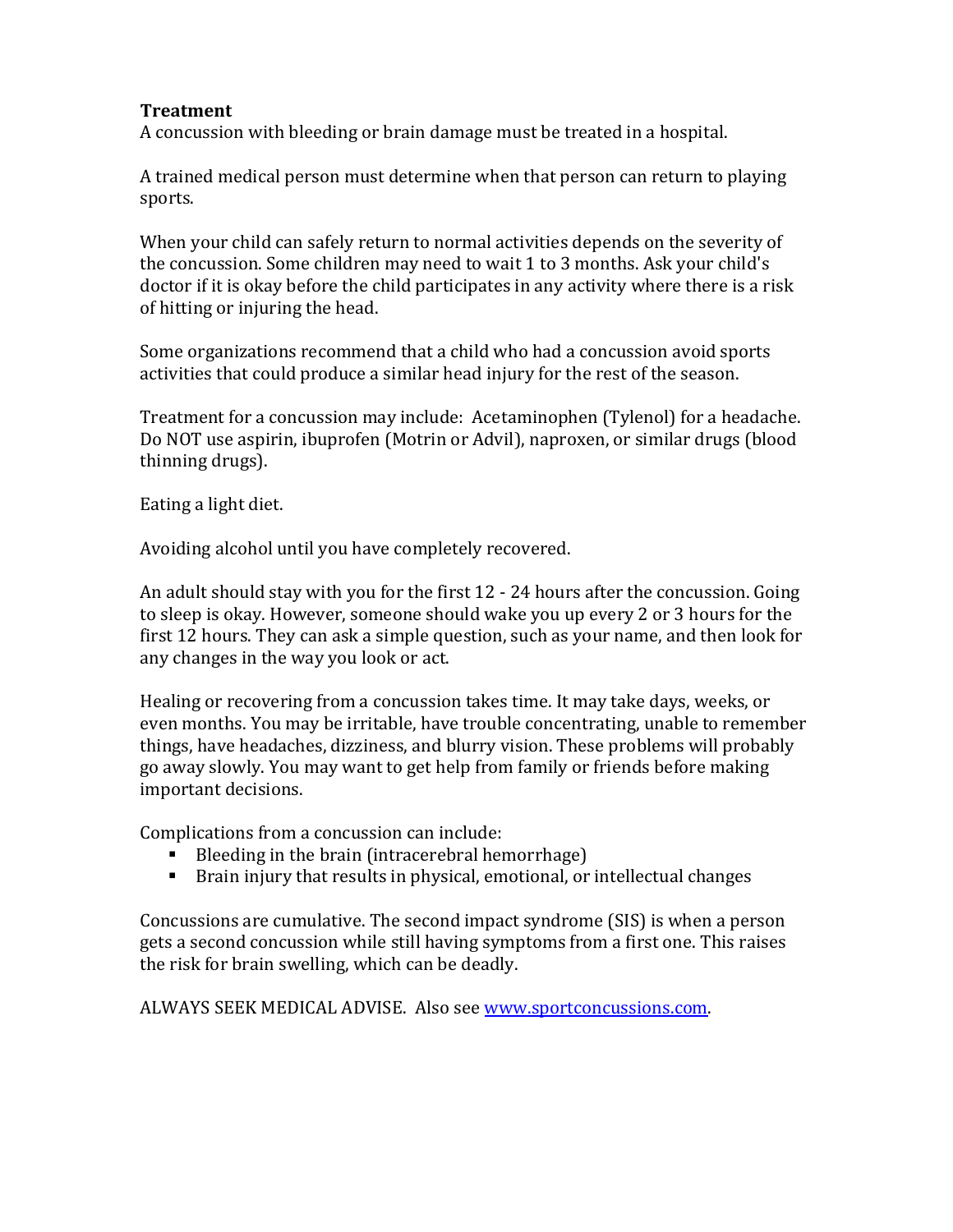# **Knee Injuries**

One of the more common types of injury that motocross competitors deal with is injury to the ACL. The ACL is the ligament that runs across your knee and is attached to both the tibia (lower leg) and the femur (thigh bone), The ACL is responsible for making sure that the two bones stay properly aligned. Injuries to the ACL are not only disabling but take a long time to heal. Female motocrossers are more likely to have an ACL injury then their male counterparts.

### **How to Prevent ACL Injuries in Motocross**

- 1. Stretch before doing any exercising, and before you get on your dirt bike. Properly stretching your ACL will make sure it is limber and more resilient to injury.
- 2. Making an effort to strengthen your ACL is the best way to prevent in from getting injured while you are honing your motocross skills. Exercises that are useful when you need to strengthen your ACL are hamstring curls, power cleans, dead lifts and squats. The more diligent you are about doing exercises, the less likely you are to be laid up with a strained or torn ACL.
- 3. In addition to doing exercises that will strengthen your ACL, you should also always wear protective knee pads when you are riding your dirt bike and practicing your motocross stunts.
- 4. Avoid movements that force the knee to twist and turn. The most common reason for ACL injuries is that the knee is twisted and the amount of torque becomes to great for the ACL to sustain so it tears.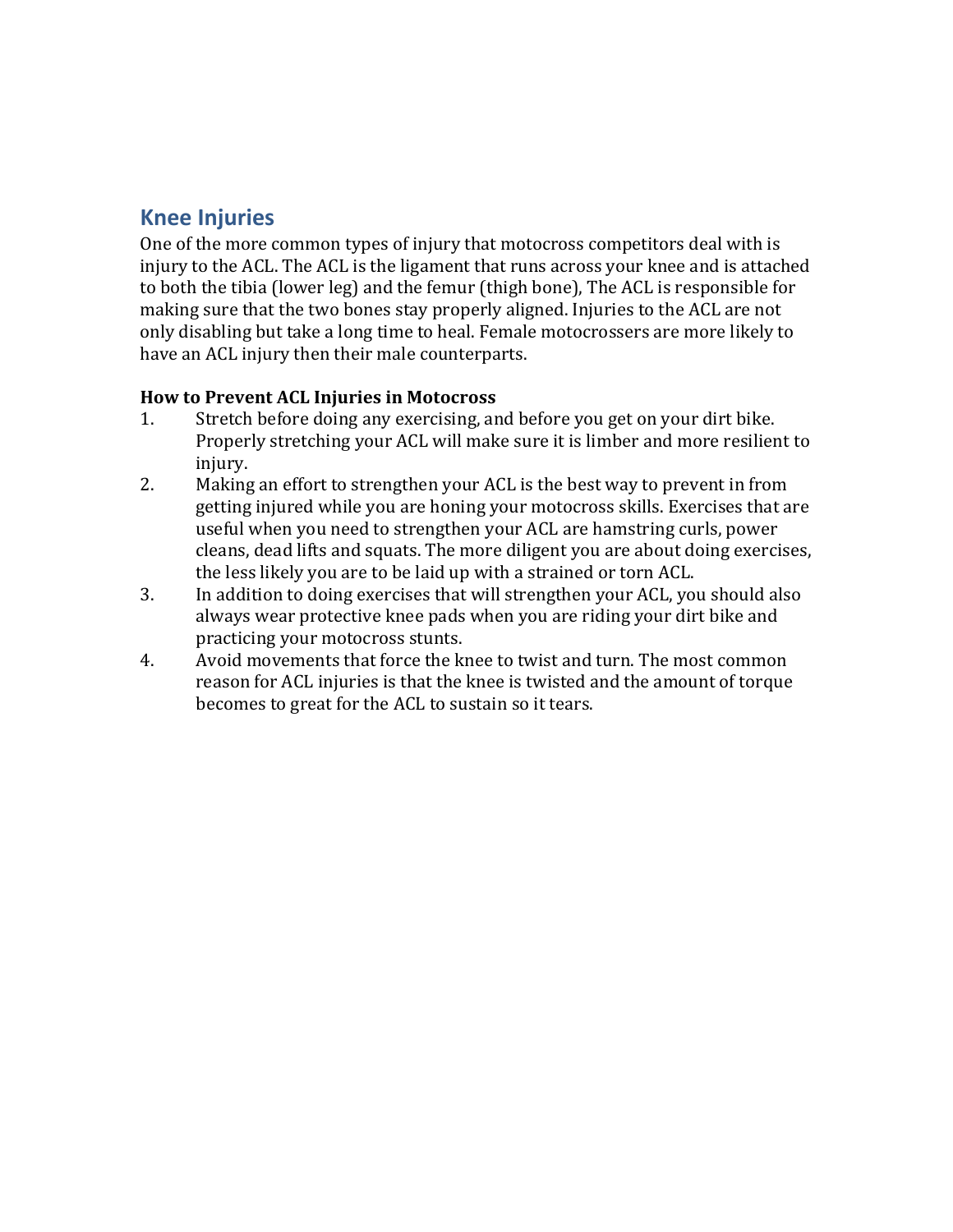# **Spinal Cord Injury**

Emergency signs and symptoms of spinal cord injury after an accident may include:

- Extreme back pain or pressure in your neck, head or back
- Weakness, in-coordination or paralysis in any part of your body
- Numbness, tingling or loss of sensation in your hands, fingers, feet or toes
- Loss of bladder or bowel control
- Difficulty with balance and walking
- **IMPAIRED 19.19.** Impaired breathing after injury
- An oddly positioned or twisted neck or back

A spinal cord injury isn't always obvious. Numbness or paralysis may result immediately after a spinal cord injury or gradually as bleeding or swelling occurs in or around the spinal cord. In either case, the time between injury and treatment can be a critical factor that can determine the extent of complications and the amount of recovery.

Anyone who has experienced significant trauma to the head or neck needs immediate medical evaluation for the possibility of a spinal cord injury. In fact, it's safest to assume that trauma victims have a spinal cord injury until proved otherwise.

If you suspect that someone has a back or neck injury, don't move the injured person. Permanent paralysis and other serious complications may result. Instead, take these steps:

- Call 911 or your local emergency medical assistance number.
- Keep the person still.
- Place heavy towels on both sides of the neck or hold the head and neck to prevent them from moving, until emergency care arrives.
- Provide basic first aid, such as stopping any bleeding and making the person comfortable, without moving the head or neck.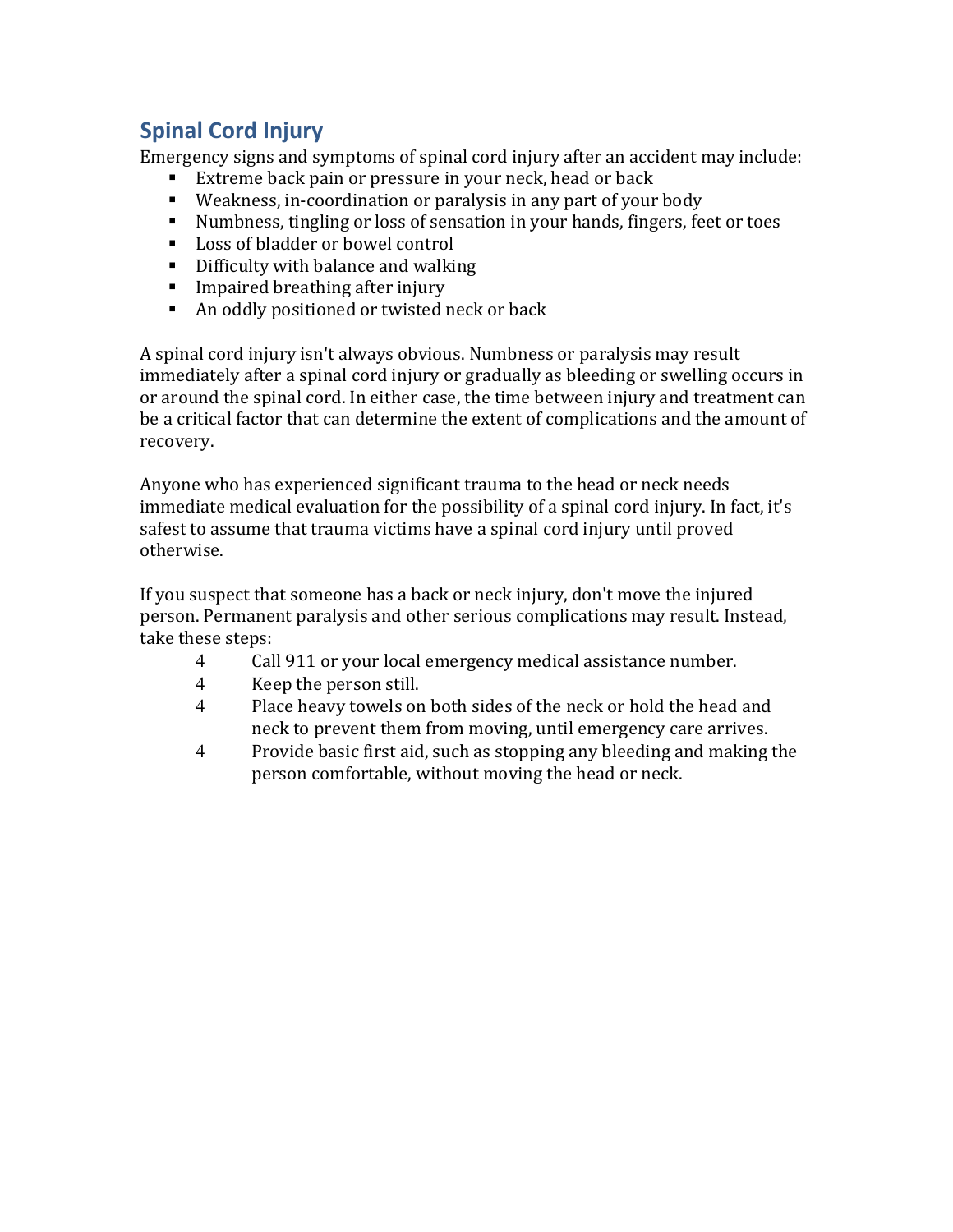# **Sports Injuries**

"Sports injuries" are injuries that happen when playing sports or exercising. Some are from accidents. Others can result from poor training practices or improper gear. Some people get injured when they are not in proper condition. Not warming up or stretching enough before you play or exercise can also lead to injuries. The most common sports injuries are:

- Sprains and strains
- Knee injuries
- Swollen muscles
- Achilles tendon injuries
- Pain along the shin bone
- Fractures
- Dislocations

### *What's the Difference Between an Acute and a Chronic Injury?*

There are two kinds of sports injuries: acute and chronic. Acute injuries occur suddenly when playing or exercising. Sprained ankles, strained backs, and fractured hands are acute injuries. Signs of an acute injury include:

- Sudden, severe pain
- Swelling
- Not being able to place weight on a leg, knee, ankle, or foot
- An arm, elbow, wrist, hand, or finger that is very tender
- Not being able to move a joint as normal
- Extreme leg or arm weakness
- A bone or joint that is visibly out of place.

Chronic injuries happen after you play a sport or exercise for a long time. Signs of a chronic injury include:

- $\bullet$  Pain when you play
- Pain when you exercise
- A dull ache when you rest
- Swelling.

### *What Should I Do if I Get Injured?*

Never try to "work through" the pain of a sports injury. Stop playing or exercising when you feel pain. Playing or exercising more only causes more harm. Some injuries should be seen by a doctor right away. Others you can treat yourself.

Call a doctor when:

- o The injury causes severe pain, swelling, or numbness
- o You can't put any weight on the area
- o An old injury hurts or aches
- o An old injury swells
- o The joint doesn't feel normal or feels unstable.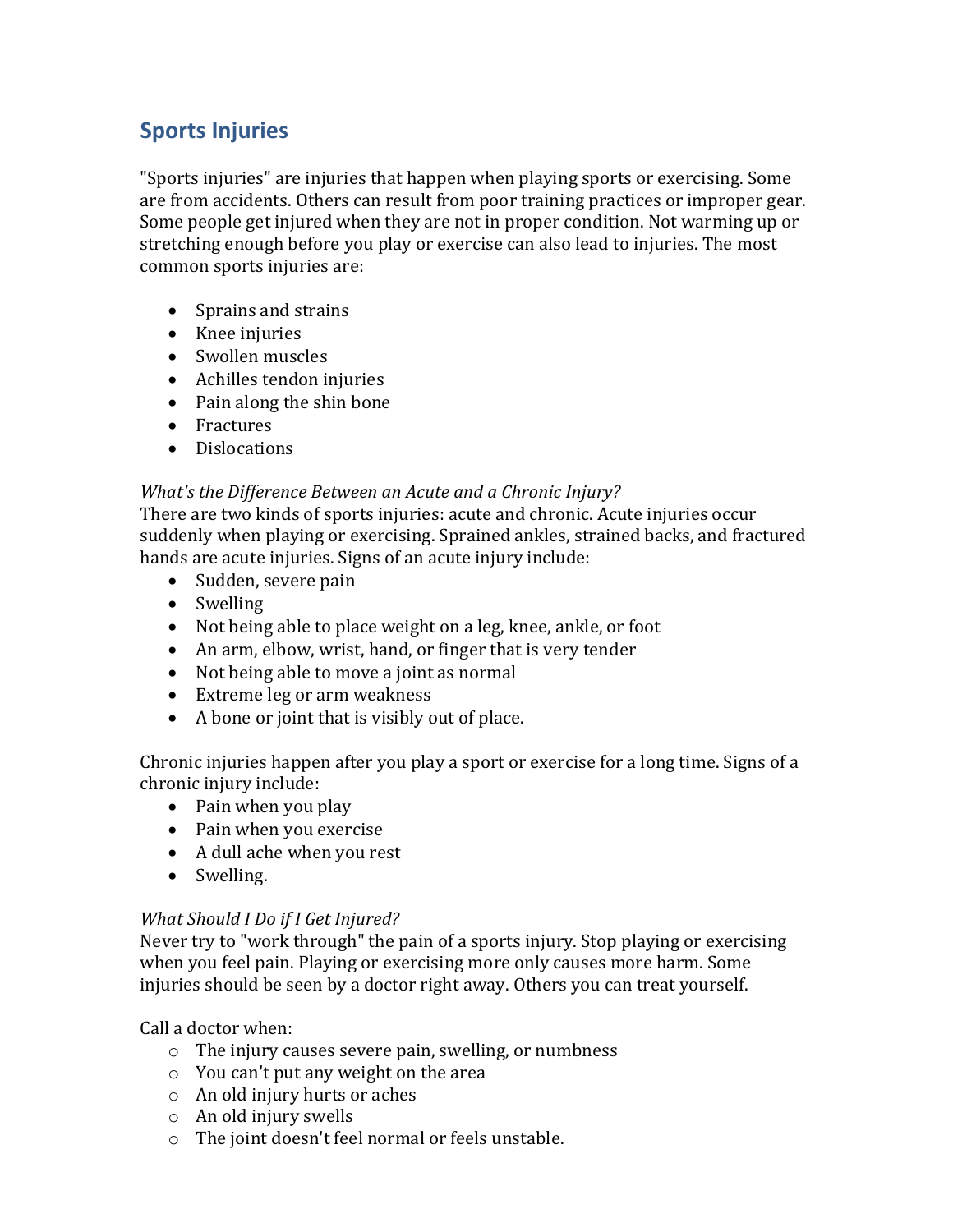If you don't have any of these signs, it may be safe to treat the injury at home. If the pain or other symptoms get worse, you should call your doctor. Use the RICE (Rest, Ice, Compression, and Elevation) method to relieve pain, reduce swelling, and speed healing. Follow these four steps right after the injury occurs and do so for at least 48 hours:

**Rest**. Reduce your regular activities. If you've injured your foot, ankle, or knee, take weight off of it. A crutch can help. If your right foot or ankle is injured, use the crutch on the left side. If your left foot or ankle is injured, use the crutch on the right side. **Ice.** Put an ice pack to the injured area for 20 minutes, four to eight times a day. You can use a cold pack or ice bag. You can also use a plastic bag filled with crushed ice and wrapped in a towel. Take the ice off after 20 minutes to avoid cold injury. **Compression.** Put even pressure (compression) on the injured area to help reduce swelling. You can use an elastic wrap, special boot, air cast, or splint. Ask your doctor which one is best for your injury.

**Elevation.** Put the injured area on a pillow, at a level above your heart, to help reduce swelling.

#### *How Are Sports Injuries Treated?*

Treatment often begins with the RICE method. Here are some other things your doctor may do to treat your sports injury.

#### Nonsteroidal Anti-Inflammatory Drugs (NSAIDs)

Your doctor may suggest that you take a nonsteroidal anti-inflammatory drug (NSAID) and / or pain killer to reduce the swelling and pain.

#### Immobilization

Immobilization is a common treatment for sports injuries. It keeps the injured area from moving and prevents more damage. Slings, splints, casts, and leg immobilizers are used to immobilize sports injuries.

#### Surgery

In some cases, surgery is needed to fix sports injuries. Surgery can fix torn tendons and ligaments or put broken bones back in place. Most sports injuries don't need surgery.

### Rehabilitation (Exercise)

Rehabilitation is a key part of treatment. It involves exercises that step by step get the injured area back to normal. Moving the injured area helps it to heal; however, this should be supervised by a qualified physiotherapist. Exercises start by gently moving the injured body part through a range of motions. The next step is to stretch. After a while, weights may be used to strengthen the injured area.

As injury heals, scar tissue forms. After a while, the scar tissue shrinks. This shrinking brings the injured tissues back together. When this happens, the injured area becomes tight or stiff. This is when you are at greatest risk of injuring the area again. You should stretch the muscles every day. You should always stretch as a warm up before you play or exercise.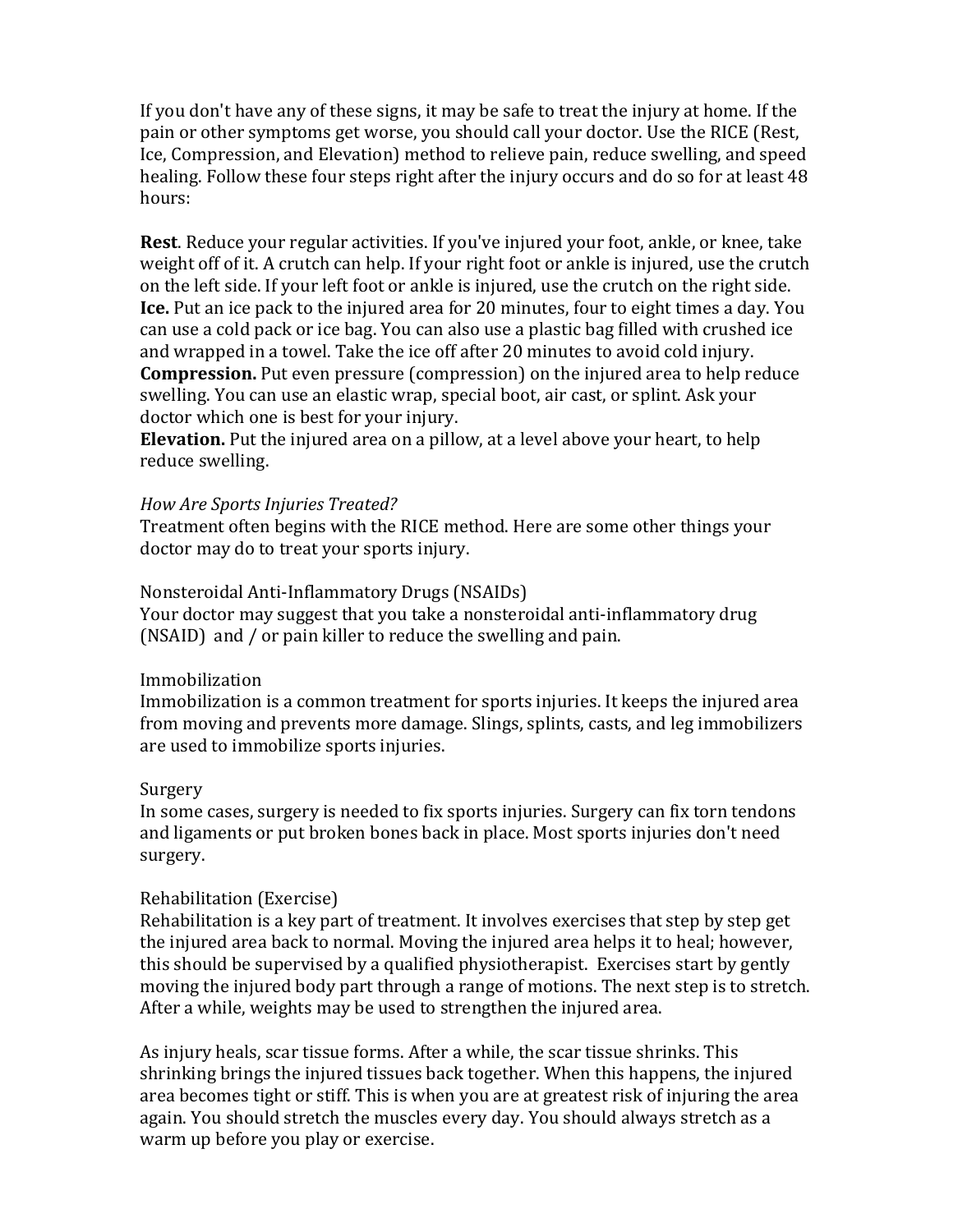Don't play your sport until you are sure you can stretch the injured area without pain, swelling, or stiffness. When you start playing again, start slowly. Build up step by step to full speed.

### Rest

Although it is good to start moving the injured area as soon as possible, you must also take time to rest after an injury. All injuries need time to heal; proper rest helps the process. Your doctor can guide you on the proper balance between rest and rehabilitation.

### Other Therapies

Other common therapies that help with the healing process include mild electrical currents (electrostimulation), cold packs (cryotherapy), heat packs (thermotherapy), sound waves (ultrasound), and massage.

#### *What Can People Do to Prevent Sports Injuries?* These tips can help you avoid sports injures.

- Don't bend your knees more than half way when doing knee bends.
- Don't twist your knees when you stretch. Keep your feet as flat as you can.
- When jumping, land with your knees bent.
- Do warm up exercises before you play any sport.
- Always stretch before you play or exercise.
- Don't overdo it.
- Cool down after hard sports or workouts.
- Wear shoes that fit properly, are stable, and absorb shock.
- Use the softest exercise surface you can find; don't run on asphalt or concrete.
- Run on flat surfaces.

### For adults:

- Don't be a "weekend warrior." Don't try to do a week's worth of activity in a day or two.
- Learn to do your sport right. Use proper form to reduce your risk of "overuse" injuries.
- Use safety gear.
- Know your body's limits.
- Build up your exercise level gradually.
- Strive for a total body workout of cardiovascular, strength-training, and flexibility exercises.

For parents and coaches:

- Group children by their skill level and body size, not by their age, especially for contact sports.
- Match the child to the sport. Don't push the child too hard to play a sport that she or he may not like or be able to do.
- Try to find sports programs that have certified athletic trainers.